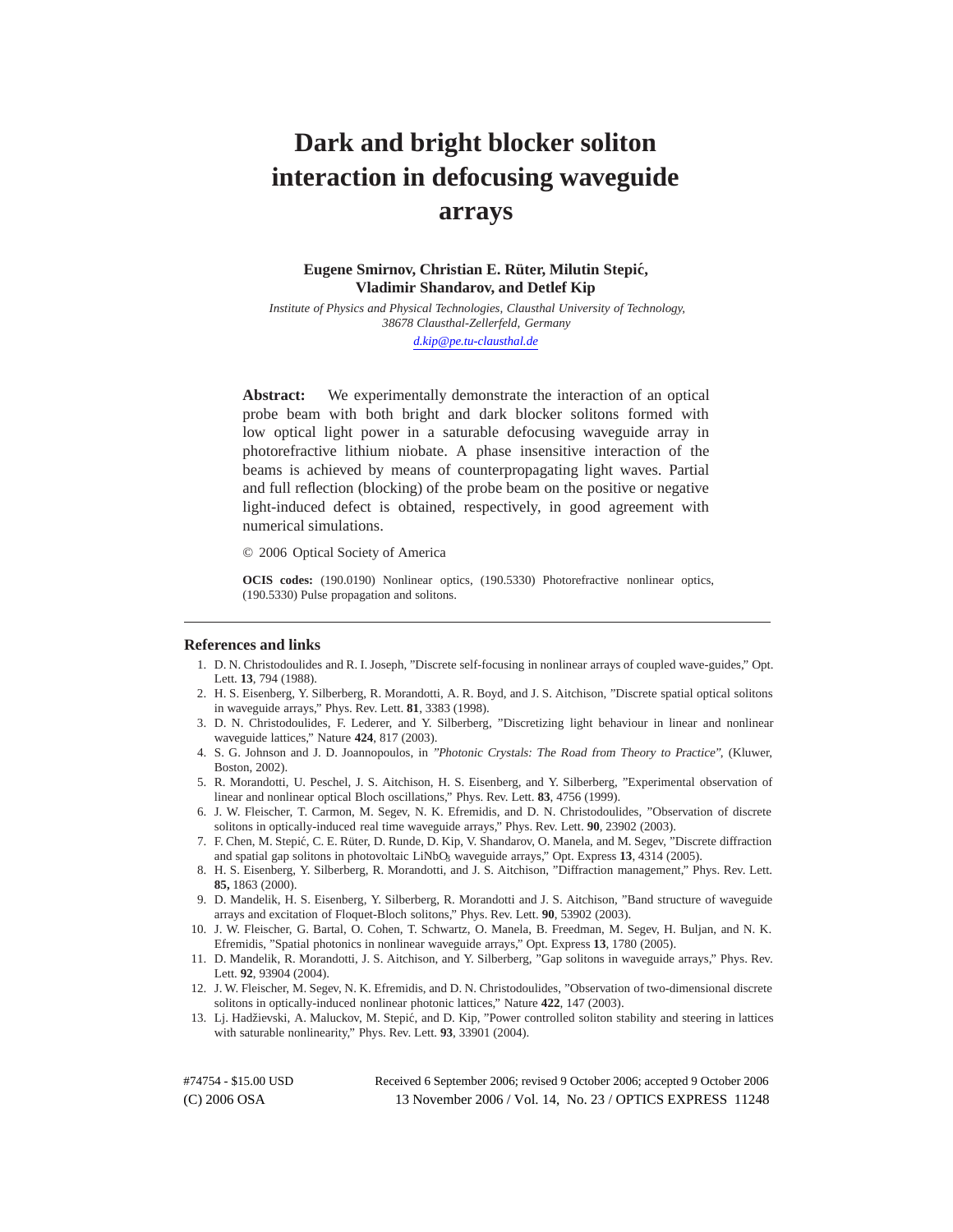- 14. H. Meng, G. Salamo, M. Shih, and M. Segev, "Coherent collisions of photorefractive solitons," Opt. Lett. **22**, 448 (1997).
- 15. M. Shih, M. Segev, and G. Salamo, "Three dimensional spiraling of interacting spatial solitons," Phys. Rev. Lett. **78**, 2551 (1997).
- 16. G. I. Stegeman and M. Segev, "Optical spatial solitons and their interactions: universality and diversity," Science **286**, 1518 (1999).
- 17. D. N. Christodoulides and E. D. Eugenieva, "Blocking and routing discrete solitons in two-dimensional networks of nonlinear waveguide arrays," Phys. Rev. Lett. **87**, 233901 (2001).
- 18. A. B. Aceves, C. DeAngelis, T. Peschel, R. Muschall, F. Lederer, S. Trillo, S. Wabnitz, "Discrete self-trapping, soliton interactions, and beam steering in nonlinear waveguide arrays", Phys. Rev. E **53**, 1172 (1996).
- 19. I. E. Papacharalampous, P. G. Kevrekidis, B. A. Malomed, D. J. Frantzeskakis, "Soliton collisions in the discrete nonlinear Schrodinger equation," Phys. Rev. E **68**, 046604 (2003).
- 20. J. Meier, G. I. Stegeman, D. N. Christodoulides, R. Morandotti, M. Sorel, H. Yang, G. Salamo, J. S. Aitchison, and Y. Silberberg, "Nonlinear beam interactions in 1D discrete Kerr systems," Opt. Express **13**, 1797 (2005).
- 21. J. Meier, G. I. Stegeman, Y. Silberberg, R. Morandotti, and J. S. Aitchison, "Nonlinear optical beam interactions in waveguide arrays," Phys. Rev. Lett. **93**, 093903 (2004).
- 22. J. Meier, G. I. Stegeman, D. N. Christodoulides, Y. Silberberg, H. Yang, G. Salamo, M. Sorel, and J. S. Aitchison, "Beam interactions with a blocker soliton in one-dimensional arrays," Opt. Lett. **30**, 1027 (2005).
- 23. J. Meier, G. I. Stegeman, D. N. Christodoulides, R. Morandotti, G. Salamo, H. Yang, M. Sorel, Y. Silberberg, and J. S. Aitchison, "Incoherent blocker soliton interaction in Kerr waveguide arrays," Opt. Lett. **30**, 3174 (2005).
- 24. D. Kip, M. Wesner, C. Herden, and V. Shandarov, "Interaction of spatial photorefractive solitons in a planar waveguide," Appl. Phys. B **68**, 971 (1999).
- 25. W. Królikowski, B. Luther-Davies, C. Denz, and T. Tschudi, "Annihilation of photorefractive solitons," Opt. Lett. **23**, 97 (1998).
- 26. D. Kip, M. Soljačić, M. Segev, S. M. Sears, and D. N. Christodoulides, "(1+1) Dimensional modulation instability of spatially-incoherent light," J. Opt. Soc. Am. B **19**, 502 (2002).
- 27. E. Smirnov, C. E. Rüter, M. Stepić, V. Shandarov, and D. Kip, "Formation and light guiding properties of dark solitons in one-dimensional waveguide arrays," arXiv:nlin.PS/0607030 (2006).
- 28. M. Stepić, E. Smirnov, C. E. Rüter, V. Shandarov, and D. Kip, "Beam interactions in one-dimensional saturable waveguide arrays," will appear in PRE, arXiv:physics/0607028 (2006).
- 29. M. Matuszewski, C. R. Rosberg, D. N. Neshev, A. A. Sukhorukov, A. Mitchell, M. Trippenbach, M. W. Austin, W. Królikowski, and Yu. S. Kivshar, "Crossover from self-defocusing to discrete trapping in nonlinear waveguide arrays," Opt. Express **14**, 254 (2006).
- 30. For  $r < 1.1$  only partial focusing of the narrow input beam is achieved. Nevertheless for such small intensity ratios (i.e. in the Kerr regime) bright solitons may still be obtained using larger soliton (input) widths.

### **1. Introduction**

The investigation of light propagation in periodic optical media has attracted a great deal of attention in the last years [1-4]. A relatively simple realization of optical materials with periodically varying refractive index is an arrangement of parallel, evanescently coupled waveguide channels, which form a one-dimensional (1D) photonic crystal [5-7]. As a direct consequence of the inherent discreteness, light propagation in such waveguide arrays displays many attractive features like discrete diffraction [1,2] or the possibility to tailor diffraction properties [5,8]. Even more interesting, in nonlinear waveguide arrays, self-trapped optical beams — so-called discrete solitons — may be obtained, and a wide spectrum of nonlinear effects offer huge potential for future applications [9-13].

Among the most interesting properties of spatial optical solitons is the nonlinear interaction that takes place when solitons intersect or propagate close enough to each other within the nonlinear material [14-16]. Therefore, solitons are potential candidates for all-optical elements that are used to guide, steer, and switch light beams [17]. Especially in discrete media like coupled waveguide arrays, a realization of the above functions would strongly benefit from the inherent multi-port structure of the array [18,19]. Experimentally, interaction of solitons in 1D periodic media has been investigated so far mainly in semiconductor waveguide arrays exhibiting a selffocusing Kerr nonlinearity. Here both attraction and repelling of two initially parallel beams has been observed [20,21]. In the same material, interaction of bright solitons with coherent and incoherent probe beams has been demonstrated, too [22,23]. However, from bulk media it is well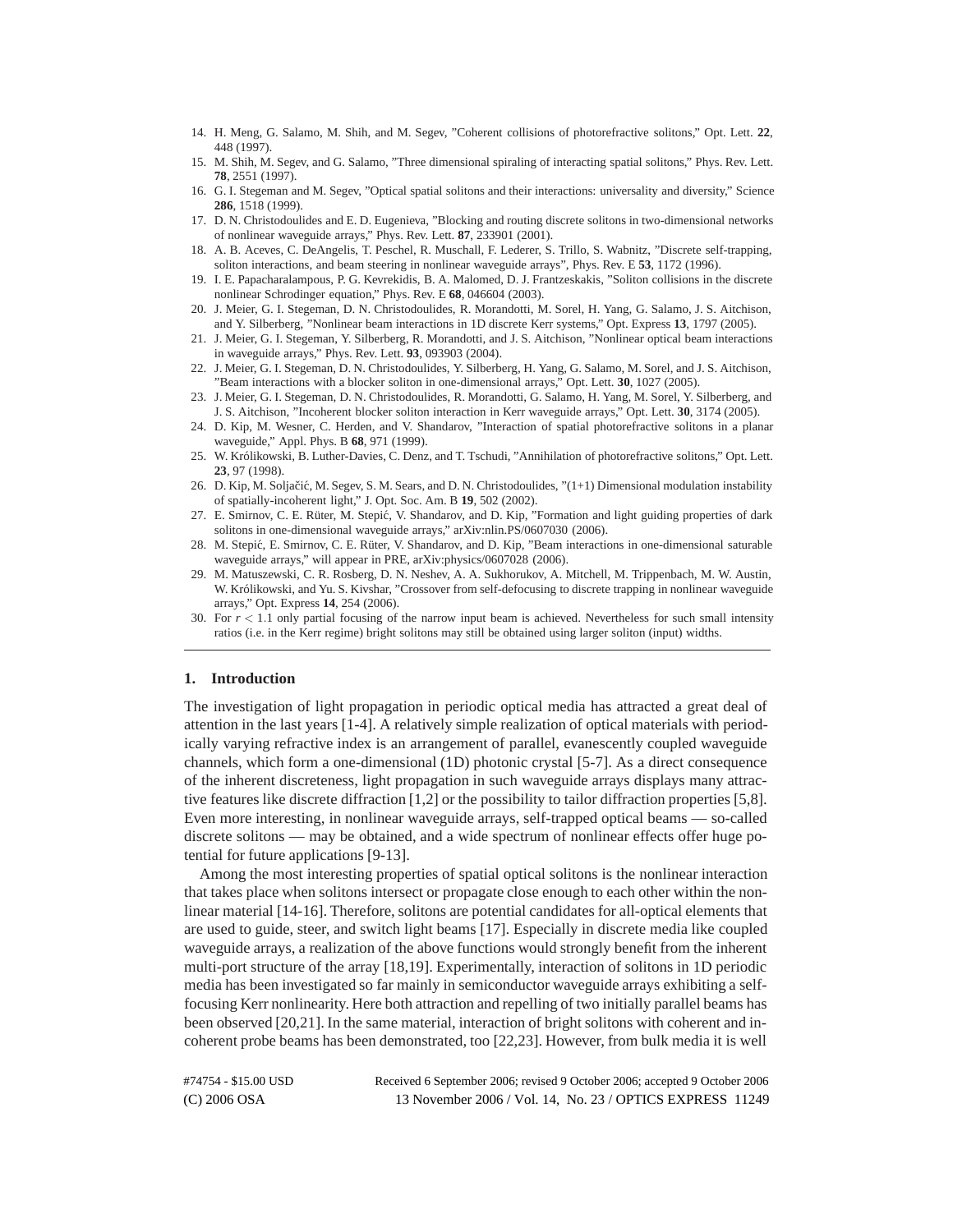

Fig. 1. Scheme of the experimental setup: M's, mirrors; BS's, beam splitters; CL, cylindrical lens; ML's, 20× microscope lenses; WA, waveguide array; CCD's, CCD cameras.

known, that for saturable nonlinearities an even richer spectrum of interaction scenarios of solitons is possible: Saturation may lead to fusion and annihilation of solitons [24,25], or nonlinear effects like the break up of extended waves into trains of solitons (modulation instability) may be completely suppressed for high degrees of saturation [26]. For discrete saturable media new effects., e.g. a cascade mechanism of saturation [13] or the existence of off-channel dark modes [27] have been found. Recently, we have reported first experimental results on interaction of collinearly propagating solitons in waveguide arrays exhibiting a saturable nonlinearity [28]. In that work, two parallel in-phase solitary beams may fuse together at low input power, while independent propagation is observed for higher power.

In this work we investigate the interaction of a probe beam with both bright and dark solitons. The solitons are formed with very low optical power using the saturable photorefractive nonlinearity in waveguide arrays fabricated in a lithium niobate crystal. To enable a phase insensitive interaction of the two light beams, we make use of the anisotropic nature of the photorefractive nonlinearity in LiNbO<sub>3</sub>. The transverse electrically (TE), extraordinarily polarized narrow soliton beam and broader probe beam are mutually coherent but are propagating in opposite directions in the array, thus forming an interference pattern with a grating vector directed along the propagation direction (y axis). As a consequence, a modulated space charge electric field builds up, however, no appropriate electrooptic tensor element (here  $r_{eff} = r_{32} = 0$ ) exists for crystals with point symmetry 3m, and the resulting nonlinear index change is zero. In this way we achieve an almost complete, phase-insensitive reflection (blocking) of the probe beam on either positive or negative light-induced defects formed by bright and dark (blocker) solitons, respectively. Numerical simulations based on a nonlinear beam propagation method (BPM) are in fairly good agreement with our measurements and show the suitability of this nonlinear process for the realization of beam splitters with adjustable splitting ratios.

### **2. Experimental methods**

Experiments are performed in a 25 mm long x-cut lithium niobate crystal where permanent channel waveguides are fabricated by Ti indiffusion. A Ti layer with a thickness of 10 nm is lithographically patterned and the resulting stripes are in-diffused for 2 hours at a temperature  $T = 1040$  °C. To enhance the photorefractive nonlinearity additional doping with Fe is realized by in-diffusion of a 5.6 nm Fe layer that is annealed for 24 hours at  $T = 1060$  °C. The final waveguide array has a pitch of  $8.4 \mu m$  with a distance of  $4.4 \mu m$  between adjacent channels.

The experimental setup is shown schematically in Fig. 1. We use a frequency-doubled Nd:YVO<sub>4</sub> laser with a wavelength  $\lambda = 532$  nm. The light is split into three beams, where two of them are formed by a Michelson interferometer. For the excitation of bright solitons one of these two beams is blocked, while the other remaining beam is focused onto the left hand input facet of the sample. On the other hand, dark solitons may be formed by partially superimposing

| #74754 - \$15.00 USD | Received 6 September 2006; revised 9 October 2006; accepted 9 October 2006 |  |
|----------------------|----------------------------------------------------------------------------|--|
| $(C)$ 2006 OSA       | 13 November 2006 / Vol. 14, No. 23 / OPTICS EXPRESS 11250                  |  |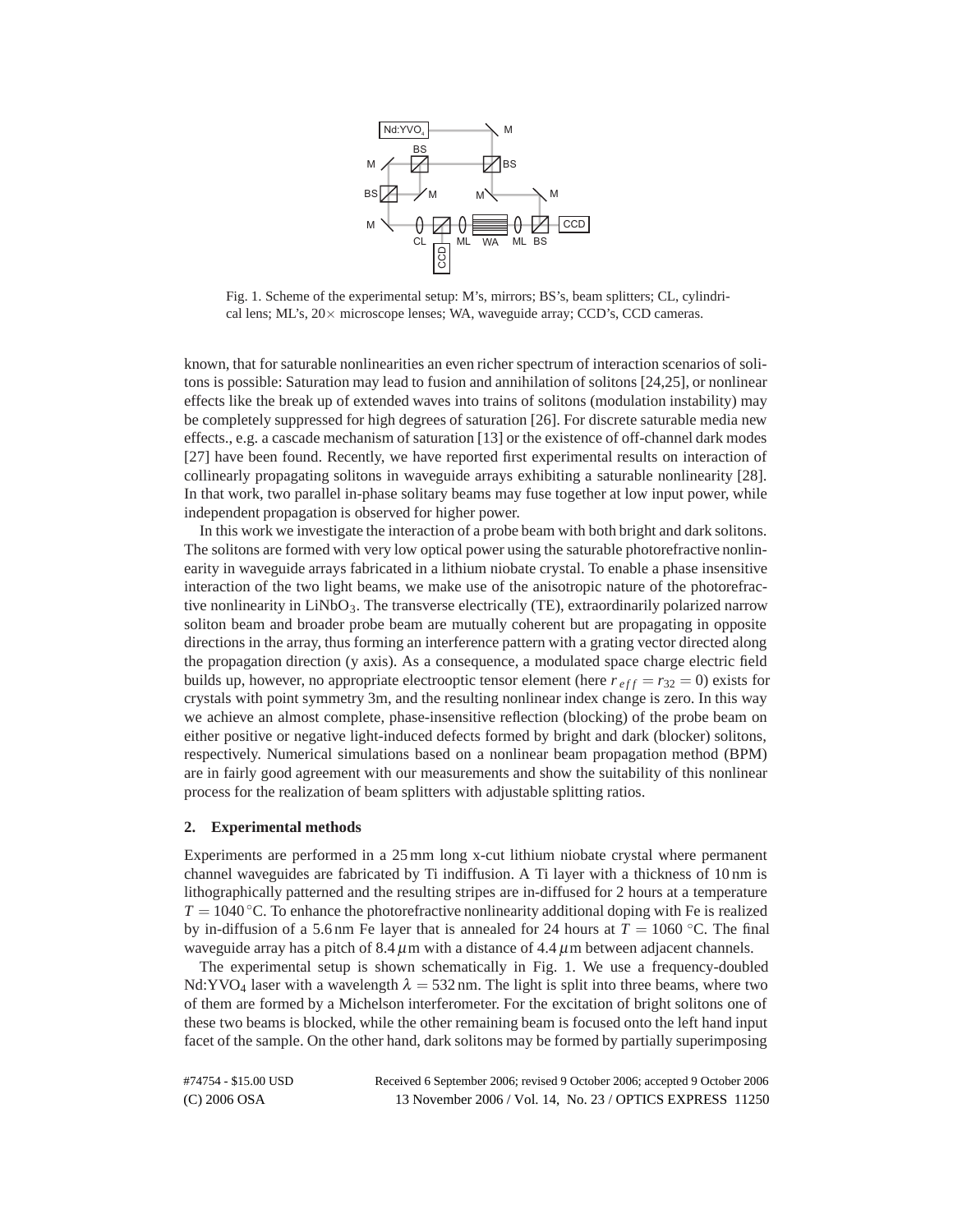both beams of the interferometer (having a phase difference of  $\pi$ ) under a small angle on the input facet of the 1D waveguide array. In this way a broad beam covering about 15 channels with a small dark notch caused by destructive interference in the overlap region is formed. A third beam that enters the sample from the right hand side (rear facet) under a small angle is used to form the counterpropagating probe beam. This beam is launched at half the Bragg angle of the array (transverse wave vector  $k_z = \pi/2\Lambda$ ), thus it experiences almost zero diffraction during propagation. Input and output light intensities can be monitored by two CCD cameras. For the imaging of input light distributions reflection from the polished input facet is used.

#### **3. Experimental results and discussion**

The linear propagation of both types of blocker solitons as well as the counterpropagating probe beam is monitored in Fig. 2. For the formation of a narrow bright staggered soliton a single channel is excited on the input facet in Fig. 2(a), which diffracts after 25 mm of propagation to about 13 channels [29]. The input light intensity as well as linear diffraction of the dark soliton beam are shown in Fig. 2(b). Here the phase discontinuity of the input light pattern is located on a lattice element, i.e. the central channel is hardly excited [27]. The corresponding input width (FWHM) of the dark notch is about  $\Delta z = 25 \,\mu$ m, covering roughly 3 channels of the lattice, i.e. it is slightly broader then the input for the bright soliton beam. Finally, in part (c) the evolution of the probe beam (propagating from top to bottom with transverse wave vector  $k_z = \pi/2\Lambda$ ) is given. The probe beam covers about 5 channels and shows only negligible diffraction. As can be seen, in all three cases a rather good agreement of experiment and numerical simulation is



Fig. 2. Linear propagation of blocker and probe beams: comparison of simulation (left hand side) and experiment (right hand side). a) Discrete diffraction for (bright) singlechannel excitation; b) discrete diffraction of a dark notch covering about 3 channels; and c) propagation of a broader probe beam in the array.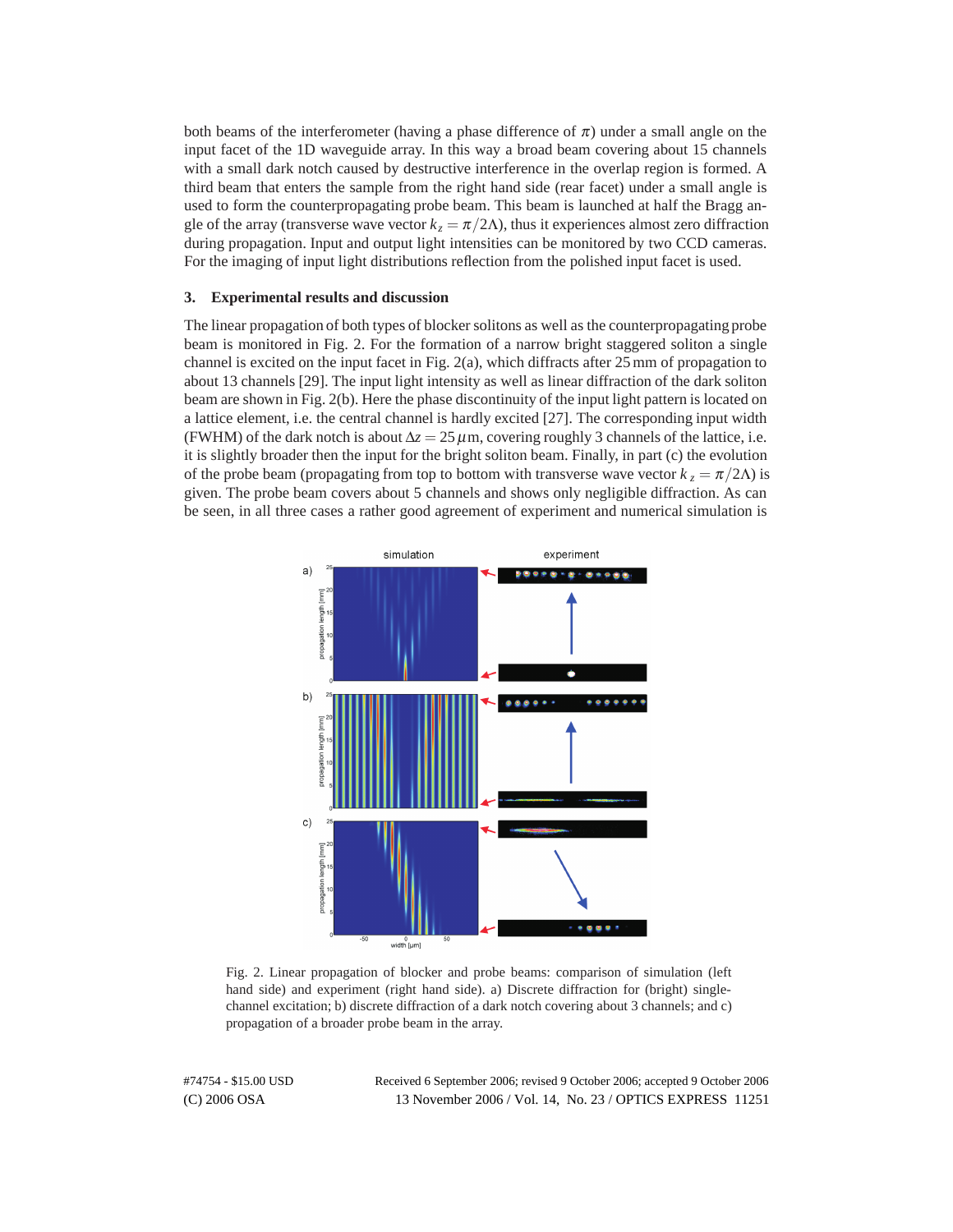achieved.

The response time of our waveguide array that is determined by the sample's photoconductivity is in the range of several minutes, thus we are able to observe the intensity distributions on both sample facets as they evolve in time. Consequently, we monitor the linear propagation of the input beams through the waveguide by measuring the intensity distribution at the sample's output facets immediately after switching on the light, and then continuously monitor the time evolution of the nonlinear interaction.

To compare the obtained experimental results with theoretical modelling, we solve the nonlinear paraxial wave equation numerically by using a nonlinear BPM. For doing this we use the parameters of our waveguide array and a saturable defocusing nonlinearity of the form  $\Delta n_{nl} = \Delta n_0 I / (I + I_d)$ , with fixed amplitude  $\Delta n_0 = -2 \times 10^{-4}$  and an intensity ratio  $r = I / I_d$ , where  $I_d$  is the so-called dark irradiance and  $I$  is amplitude of the input light intensity.

In Fig. 3 we show the reflection of the weak probe beam by a defect state with negative nonlinear index change (see the corresponding diagram in Fig. 5(a) induced by a bright blocker soliton. Here the narrow gap soliton displayed in part b) that is excited with an input power of  $P = 6 \mu$ W covers mainly one channel of the array, with a build-up time of about 60 minutes. The input power of the probe beam is chosen to be very low  $(P_{in} = 10 \text{ nW})$ , therefore nonlinear index changes induced by the probe beam itself can be ruled out. As can be seen in (a), during the build-up of the defect state an increasing part of the incident probe beam is reflected to the reverse side of the array, with almost total energy reflection in steady-state. Because of the low power of the probe beam no lateral shift of the bright gap soliton is observed here, as has been recently reported for Kerr media [23]. For the corresponding waveguide array and nonlinear parameters, the numerical simulations in (c) and (d) show good agreement with the experimental situation in steady-state. When the input power of the blocker soliton is decreased, still almost full reflection of the probe beam is achieved, however the probe beam's intensity is predominantly trapped closer to the defect channel. As an example, for a soliton input power



Fig. 3. Reflection of the probe beam by a bright blocker soliton. a), b) Temporal evolution of the intensity on the output facet for probe  $(P_{in} = 10 \text{ nW})$  and bright soliton beam  $(P_{in} = 10 \text{ mW})$  $6\,\mu$ W), respectively; c), d) Simulation of propagation of probe beam ( $r = 0.01$ , propagation from top to bottom) and bright soliton  $(r = 6)$ , propagation from bottom to top), respectively, in steady-state.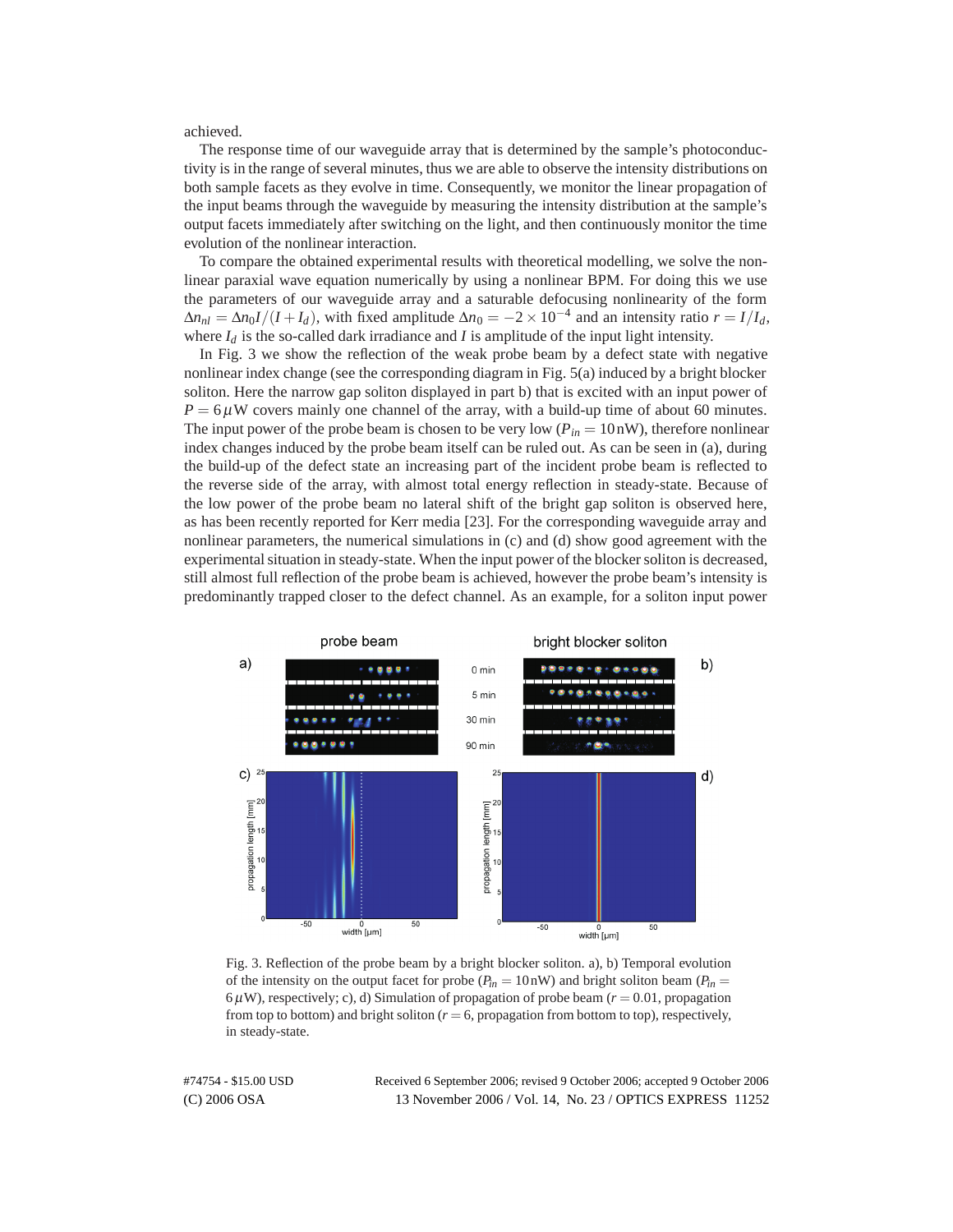of  $P = 1 \mu W$  nearly 60% of the probe beam intensity is guided in the channel adjacent to the defect state, and for slightly lower input power partial trapping of the probe beam's intensity inside the soliton channel is observed.

Interaction of the probe beam with a dark blocker soliton is shown in Fig. 4. Here, similar to the case of the bright blocker soliton, reflection of the probe beam on the created defect in the array is observed. Here the main difference is the formation of a nonlinear index change by the blocker soliton that effectively acts as a positive defect. As an example, in Fig. 5(b) the resulting shape of this positive defect state is shown. The total power of the input beam in this experiment is again  $P_{in} = 6 \mu$ W, however this power is now distributed among roughly 12 input channels. Consequently, the resulting intensity ratio is  $r \approx 0.5$ . In steady-state, only partial reflection of the probe beam's intensity is achieved, which may be attributed to the different cross-section of the defect and in particular to the lower input power (per channel) of the used dark soliton when compared to the situation of the bright blocker beam. Again, a good agreement of numerical simulations with the experimental situation os obtained. Furthermore, in a recent submission [27] we have demonstrated the formation of localized nonlinear dark modes displaying a phase jump that is located in-between two channels (mode B). For such off-channel dark solitons reflection of a probe beam is observed in a similar manner as for the on-channel case discussed before.

To investigate the reflection properties of the light induced defects in more detail, we have calculated the ratio of reflected and total transmitted power for both, bright and dark blocker soliton, as a function of the soliton input power in Figure 6. Here the reflected light power is defined as the sum of all channels on the left hand side of the central channel  $n = 0$ . For the simulation we used again the corresponding input profiles (narrow single-channel bright beam and three-channel dark input beam) of the experiments from Figs. 3 and 4. As can be seen, for both cases and higher input power, reflected light intensities saturate at a reflectivity of almost 90 percent. Note that here narrow bright solitons only exist for input power ratios *r >* 1*.*1 [30], whereas dark solitons can be excited also at significantly lower input power. In the low input



Fig. 4. Reflection of the probe beam by a dark blocker soliton. a) and b): Linear output  $(t = 0)$  and nonlinear steady-state  $(t = 15 \text{ min})$  intensity distribution on the output face for probe and dark soliton beam, respectively; c) and d): Simulation of propagation of probe beam ( $r = 0.01$ , propagation from top to bottom) and dark soliton ( $r = 0.4$ , propagation from bottom to top), respectively, in steady-state.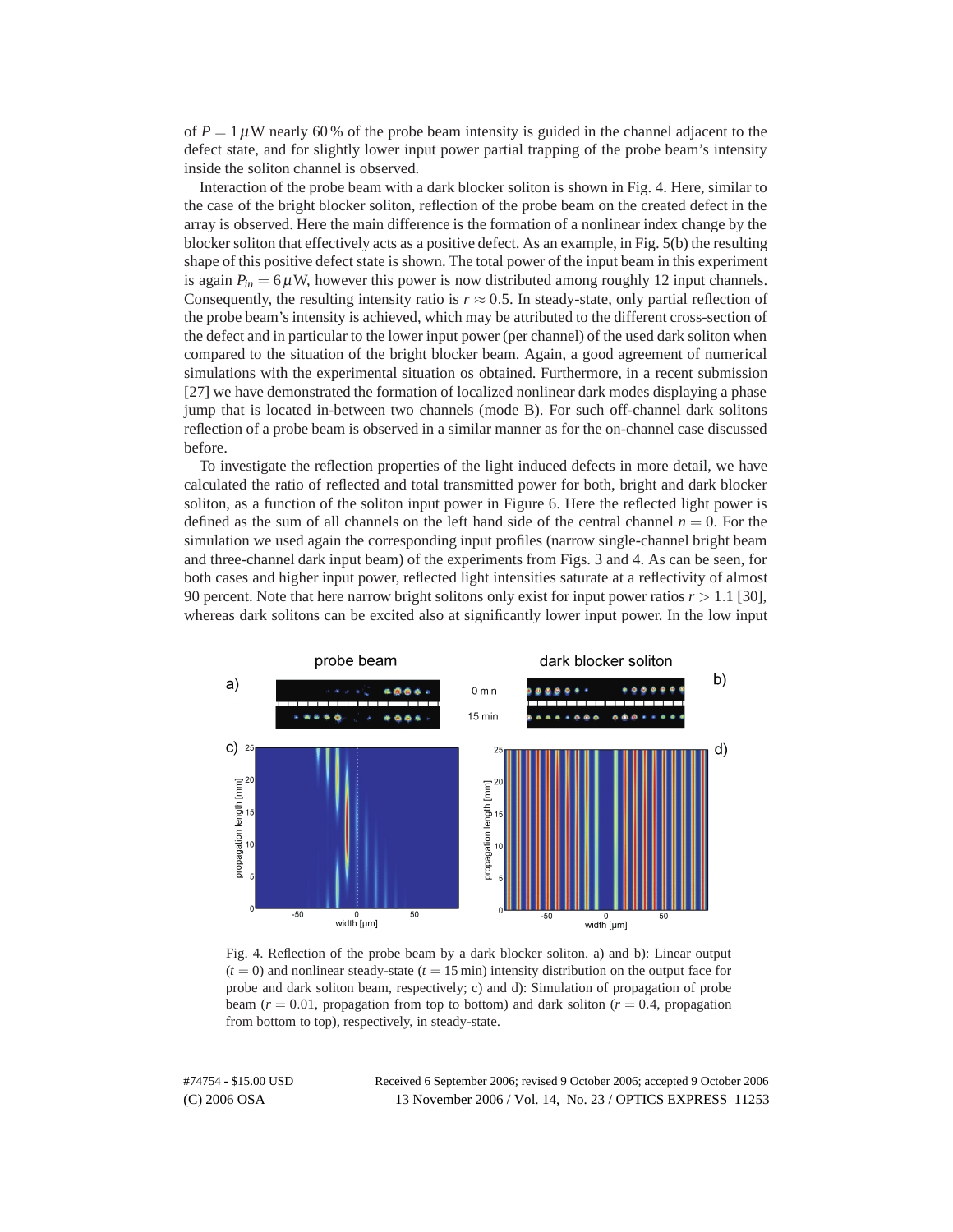

Fig. 5. Linear and nonlinear refractive index profiles of the waveguide array: permanent periodic refractive index modulation (blue solid line, left hand scale) and nonlinear lightinduced refractive index changes (green solid line, right hand scale) for a) bright blocker soliton  $(r = 6)$  and b) dark blocker soliton  $(r = 2)$ .

power region (small ratios *r*) reflection by the dark soliton is more effective when compared to the bright case, which may be attributed to the larger spatial extension of the induced (positive) defect state. Again, the experimentally obtained reflection of about 50 % for the dark blocker soliton with  $r = 0.5$  is in reasonable agreement with our simulations.



Fig. 6. Ratio  $I_r/(I_r + I_t)$  of reflected and total transmitted intensity as a function of intensity ratio *r* for bright blocker soliton (solid line) and dark blocker soliton (dotted line), respectively. A bright soliton only exists for input power ratios  $r > 1.1$  (vertical dotted line).

#### **4. Summary**

To summarize, we have used a counterpropagating scheme to experimentally investigate the reflection of a weak probe beam by both bright and dark blocker solitons. The interaction takes place in a 1D waveguide array fabricated in lithium niobate, which displays a saturable defocusing (negative) nonlinearity that is due to the photovoltaic effect. A phase-insensitive reflection of the probe beam is achieved because of the anisotropic nature of the photorefractive nonlinearity in our sample. For narrow bright blocker solitons almost complete reflection of the probe beam is achieved already for microwatt optical input powers. Similar reflection efficiencies can be obtained for dark blocker solitons for the same input power per waveguide channel. Nevertheless, by properly adjusting the soliton input power all-optical beam splitters with tailored splitting ratios may be realized. To conclude, we have experimentally shown the ability of discrete solitons in defocusing waveguide arrays to split and steer other light beams, which offers attractive potential for future applications in all-optical networks.

We gratefully acknowledge financial support from Deutsche Forschungsgemeinschaft (DFG

| #74754 - \$15.00 USD | Received 6 September 2006; revised 9 October 2006; accepted 9 October 2006 |  |
|----------------------|----------------------------------------------------------------------------|--|
| $(C)$ 2006 OSA       | 13 November 2006 / Vol. 14, No. 23 / OPTICS EXPRESS 11254                  |  |